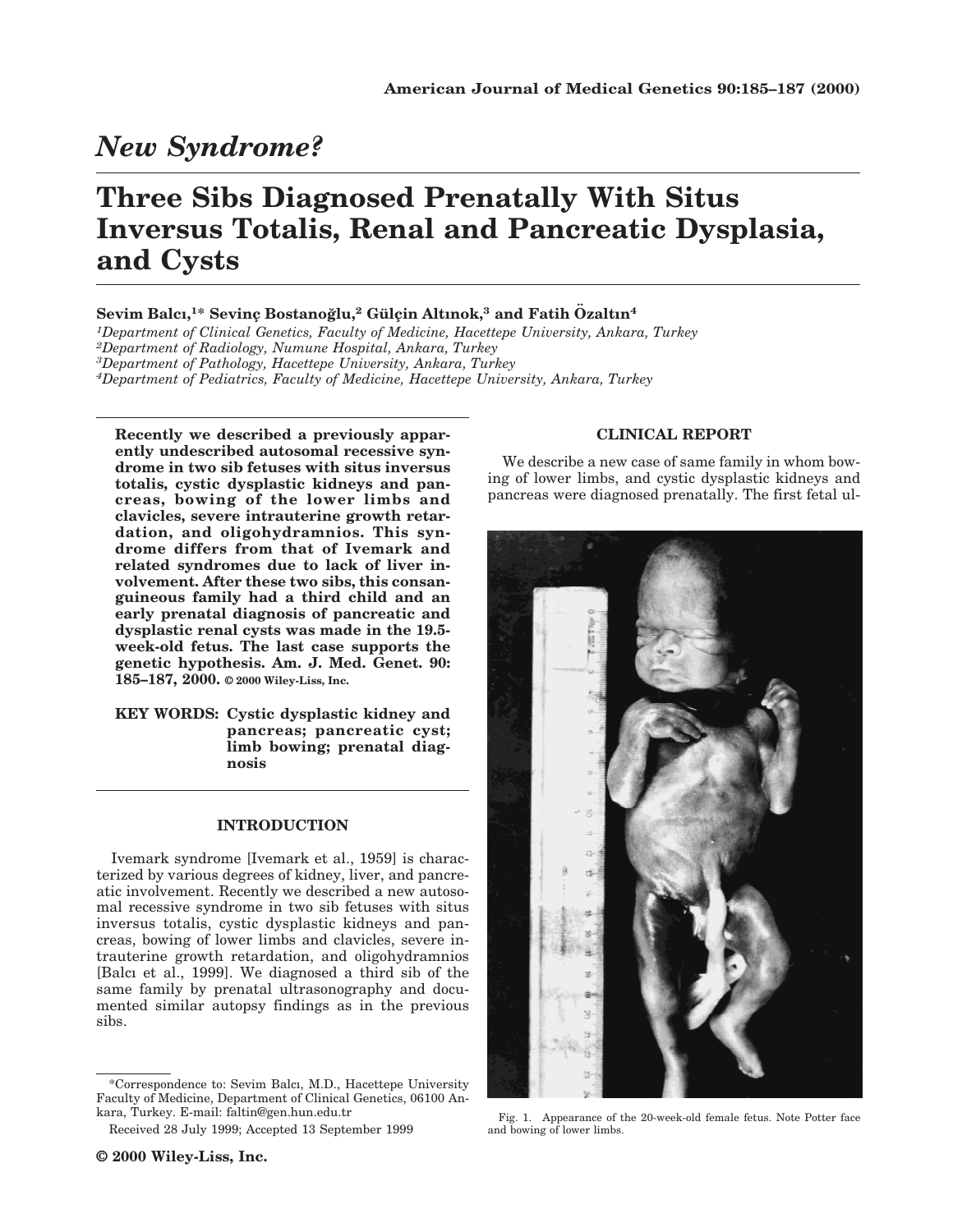

Fig. 2. A: Multiple cystic dysplastic kidney characterized by immature mesenchyme, cystically dilated tubules and cartilage tissue (double arrow) (HE,  $\times$ 28). **B:** Close up view of dilated tubules, immature mesenchyme an